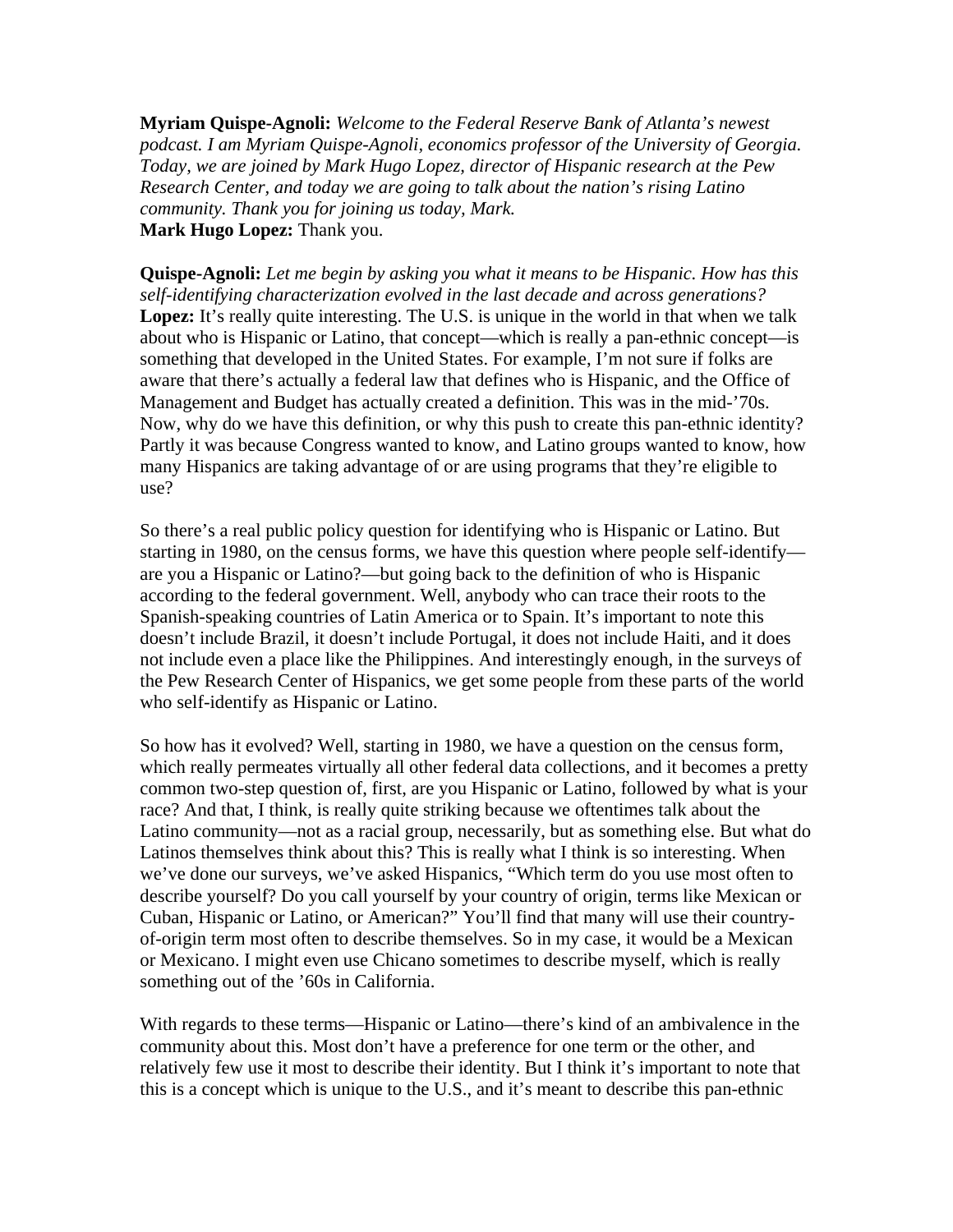community that we call Hispanic or Latinos. But they themselves tend to emphasize the diversity and the differences more than necessarily the pan-ethnic-ness that we oftentimes talk about to summarize the community.

## **Quispe-Agnoli:** *How has the self-identifying Hispanic community been changing through the years in terms of some economic characteristics or some demographics or social characteristics?*

**Lopez:** One of the big changes, actually, that is currently under way is what I like to call "the rise of the native born." So when you take a look at the Latino community, we oftentimes think of it as an immigrant community. Yes, among Hispanic adults, about half were born in another country, but the share overall that are foreign born is only at about 35, 36 percent, and it's been declining since 2007 as flows from Latin America to the U.S., in terms of new immigrants, has really slowed.

In fact, a little factoid about this that I think is really fun is that there are actually more new immigrants arriving from Asia than are arriving from Latin America today, which is a reversal from what it had been earlier in the early 2000s. So that's one big change I think that's really kind of coming with regards to the Latino community. A lot of its youth are U.S.-born, they're entering adulthood, and—for economic reasons—not only has the demographics of Hispanic adults changed and become more native-born, but most of the new entrants into the labor force in recent years have actually been young Latinos who were born here and went through the U.S. school system, so essentially they're like other young people.

**Quispe-Agnoli:** *What are the main challenges that Hispanics face in the United States? What do you think the main challenges for the next generations of Hispanics will be?* **Lopez:** First, let me start with some really interesting survey results about this. So Latinos overall are very positive about both the future of this country also their financial future, even though things may be tough now. They also are very positive about the standard of living that their children in the future are going to have. So they're oftentimes, in fact, more positive about being in the United States than generally Americans are, which I think is really quite fascinating, given that we've heard a lot of talk of the decline of the middle class.

But when it comes to being prepared, you'll find that Latinos overwhelmingly will say you need a college degree to be successful in life today. If you're going to be successful, that's what you need. They say it more so than the general U.S. public. And we've actually seen some big changes recently. The high school dropout rate for Latinos is actually plummeting. It's actually under 15 percent now. That's a really big change from what it had been in the past. And even the number of Hispanic dropouts is falling fast. Why is it falling? Well, because the number who are graduating is going up so fast, but this is happening at the same time that this population overall is growing fast. So we have a declining number of high school dropouts.

The other thing that is interesting is there's been a surge in the last four years, five years in the number of Latinos enrolled in college. So much so that in 2009–10, Latinos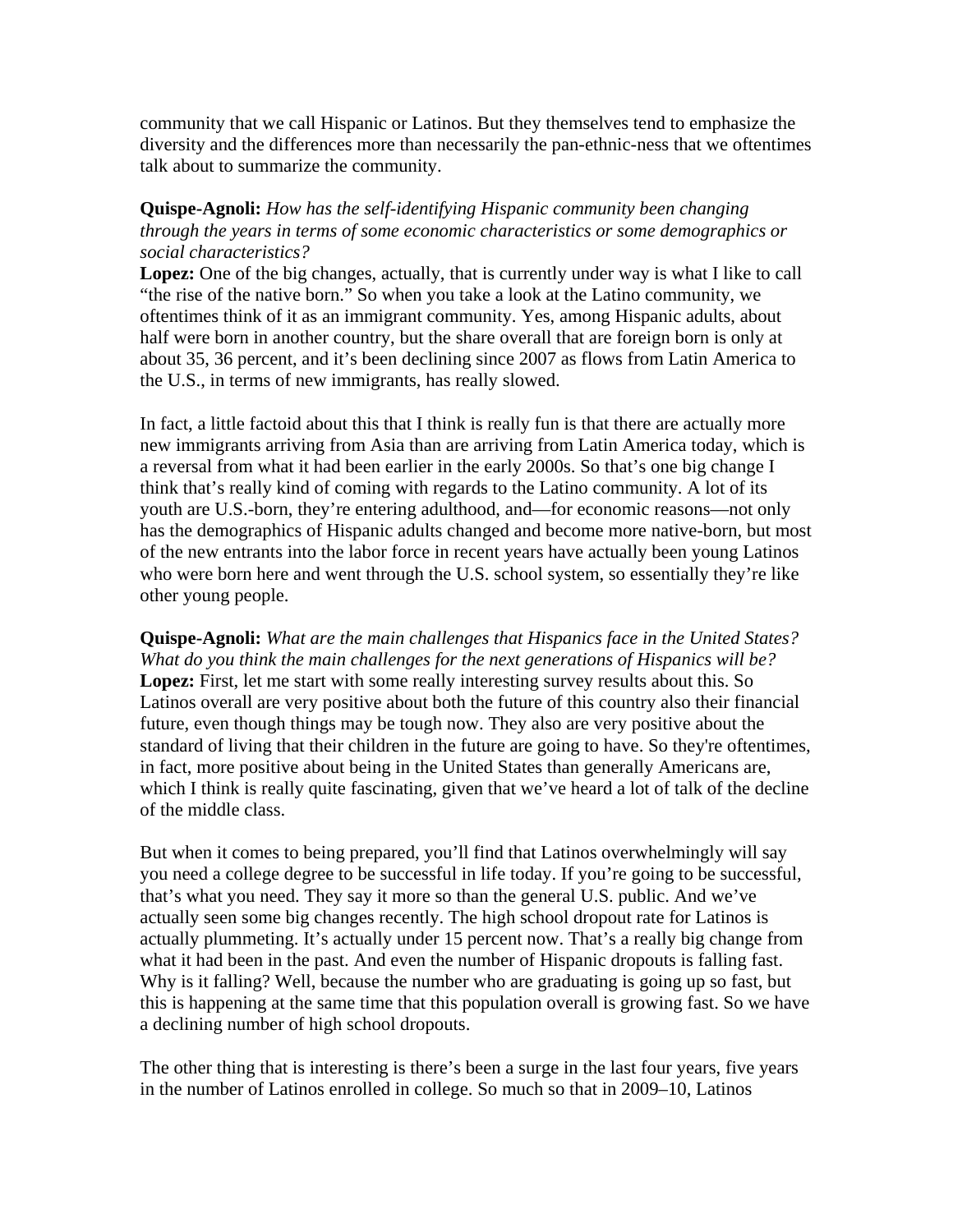surpassed African-Americans as the largest minority group on college campuses. Now community colleges tend to be the main destination or the first destination for most of these young people, but it is fascinating that you're seeing a growing number going to college, and that's leading into actually a rise in the college completion rate. We have about 15 percent now of 25- to 29-year-old Latinos with a college degree. That still lags other groups significantly, but it is on the rise. Just a few years ago it was only 13 percent.

## **Quispe-Agnoli:** *What are the main contributions of the Hispanic community in the U.S.? How will this contribution shape the next generation?*

**Lopez:** I think there's a number of ways Latinos are contributing, but let's talk about the economic contribution. So nationally Hispanic purchasing power or the size of the Hispanic "economy,"—if we can call it that—is about on the order of \$1 trillion to \$1.5 trillion. That's pretty big, if you think about it, and its growth represents the growth in the Latino community overall.

For the future of many young Latinos—because they are going to be a big part, a big driver, frankly, of growth in the U.S. labor market moving forward—how those young people come of age and what type of education they have is going to be important not only for the community, because we know that for Latinos, if you get a college degree, that has implications for your potential earnings in life—in fact, an extra million dollars or so over the course of your lifetime over a high school diploma. But at the same time, it's important for the U.S., because Latinos are going to be a growing share of the labor market, and how these young Latinos—U.S.-born young Latinos who go through our school systems—how they come of age, and who they become, is going to be important for the national economy into the future, because they're going to represent this growth over the course of two, three, four decades.

So I think that when we are looking forward, and we're looking at the weight of this community overall, its impact is being felt across a number of different sectors. In economics, for sure—in colleges and universities, in public schools, in private schools we're also seeing it, though, in the Latino vote, which has become very important although 2014 perhaps was not a stellar year for the Latino vote—and if you take a look, for example, at its impact on culture. Univision, which is a television network, is actually one of the top five, top four nationwide, no matter the language. So you're seeing some real changes and a real impact in the community on many different aspects of U.S. life.

**Quispe-Agnoli:** *We have heard President Obama's proposal about immigration reform. He has been proposing a new way to provide temporary permits to workers and also some enforcement on the border, as well as trying to help in the deportation of people that have criminal backgrounds but not family members. Given this proposal, what do you think is going to be the impact of this proposal on the attitude of the Hispanic community, now that you are talking about this larger share of the Latino voter? In the future—in the medium and long term—what is going to represent for political parties what they should be aware of?*